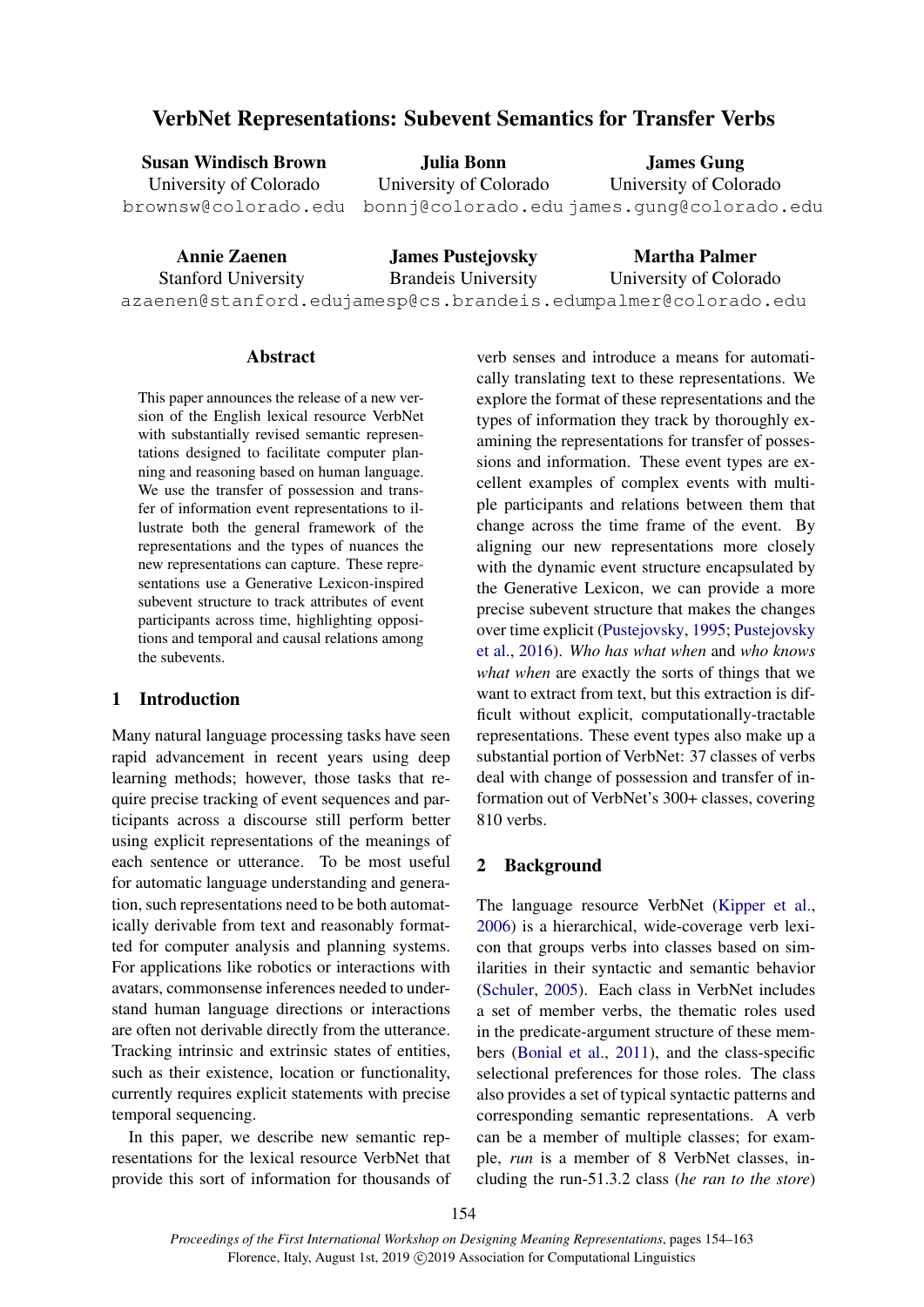and the function-105.2.1 class (*the car isn't running*). These memberships usually correspond to coarse-grained senses of the verb. The resource was originally based on Levin's [\(1993\)](#page-8-2) analysis of English verbs but has since been expanded to include dozens of additional classes and hundreds of additional verbs and verb senses.

VerbNet representations previously formed the basis for Parameterized Action Representation (PAR) providing a conceptual representation of different types of actions [\(Badler et al.,](#page-8-3) [1999\)](#page-8-3). These actions involve changes of state, changes of location, and exertion of force and can be used to animate human avatars in a virtual 3D environment [\(R. Bindiganavale and Palmer,](#page-9-3) [2000\)](#page-9-3). They are particularly well suited for motion and contact verb classes, providing an abstract, languageindependent representation [\(Kipper and Palmer,](#page-8-4) [2000\)](#page-8-4). The more precise temporal sequencing described here is even more suitable as a foundation for natural language instructions and human-robot or human-avatar interactions.

## 2.1 VerbNet

VerbNet has long been used in NLP for semantic role labeling and other inference-enabling tasks [\(Shi and Mihalcea,](#page-9-4) [2005;](#page-9-4) [Giuglea and Moschitti,](#page-8-5) [2006;](#page-8-5) [Loper et al.,](#page-8-6) [2007;](#page-8-6) [Bos,](#page-8-7) [2008\)](#page-8-7). In addition, automatic disambiguation of a verb's Verb-Net class has been used as a stand-in for verb sense disambiguation [\(Abend et al.,](#page-7-0) [2008;](#page-7-0) [Brown et al.,](#page-8-8) [2014;](#page-8-8) [Croce et al.,](#page-8-9) [2012;](#page-8-9) [Kawahara and Palmer,](#page-8-10) [2014\)](#page-8-10).

VerbNet's semantic representations use a Davidsonian first-order-logic formulation that incorporates the thematic roles of the class. Each frame in a class is labeled with a flat syntactic pattern (e.g., NP V NP). The "syntax" that follows shows how the thematic roles for that class appear in that pattern (e.g., Agent V Patient), much like the argument role constructions of Goldberg [\(2006\)](#page-8-11). A previous revision of the VerbNet semantic representations made the correspondence of these patterns to constructions more explicit by using a common predicate (i.e., path rel) for all caused-motion construction frames[\(Hwang,](#page-8-12) [2014\)](#page-8-12). At the request of some users, we are substituting more specific predicates for the general path\_rel predicate, such as has\_location, has\_state and has possession, although the subevent patterns continue to show the commonality across

these caused-motion frames.

Each frame also includes a semantic representation that uses basic predicates to show the relationships between the thematic role arguments and to track any changes over the time course of the event. Thematic roles that appear in the "syntax" should always appear somewhere in the semantic representation. Overall, this linking in each frame of the syntactic pattern to a semantic representation is a unique feature of VerbNet that emphasizes the close interplay of syntax and semantics.

#### 2.2 Revision of the Semantic Representations

VerbNet's old representations included an event variable E as an argument to the predicates. Representations of states were indicated with either a bare E, as for the own-100 class: has possession(E, Pivot, Theme), or  $During(E)$ , as for the contiguous location-47.8 class (*Italy borders France*): contact(During(E), Theme, Co-Theme). Most classes having to do with change, such as changes in location, changes in state and changes in possession, used a **path rel** predicate in combination with  $Start(E)$ ,  $During(E)$ , and End/Result(E) to show the transition from one location or state to another  $(1)$ .

<span id="page-1-0"></span>(1) *The rabbit hopped across the lawn.* Theme V Trajectory motion(during(E), Theme)  $path_{rel}$ (start(E), Theme, ?Initial location<sup>[1](#page-1-1)</sup>, CH\_OF\_LOC, prep) path rel(during(E), Theme, Trajectory, CH<sub>-OF-LOC</sub>, prep) path rel(end(E), Theme, ?Destination, CH\_OF\_LOC, prep)

Efforts to use VerbNet's semantic representations [\(Zaenen et al.,](#page-9-5) [2008;](#page-9-5) [Narayan-Chen et al.,](#page-8-13) [2017\)](#page-8-13), however, indicated a need for greater consistency and expressiveness. We have addressed consistency on several fronts. First, all necessary participants are accounted for in the representations, whether they are instantiated in the syntax, incorporated in the verb itself (e.g., *to drill*), or simply logically necessary (e.g., all entities that change location begin in an initial location, whether it is commonly mentioned or not).

<span id="page-1-1"></span> ${}^{1}$ A question mark in front of a thematic role indicates a role that appears in the syntax in some frames for the class but not in this particular frame.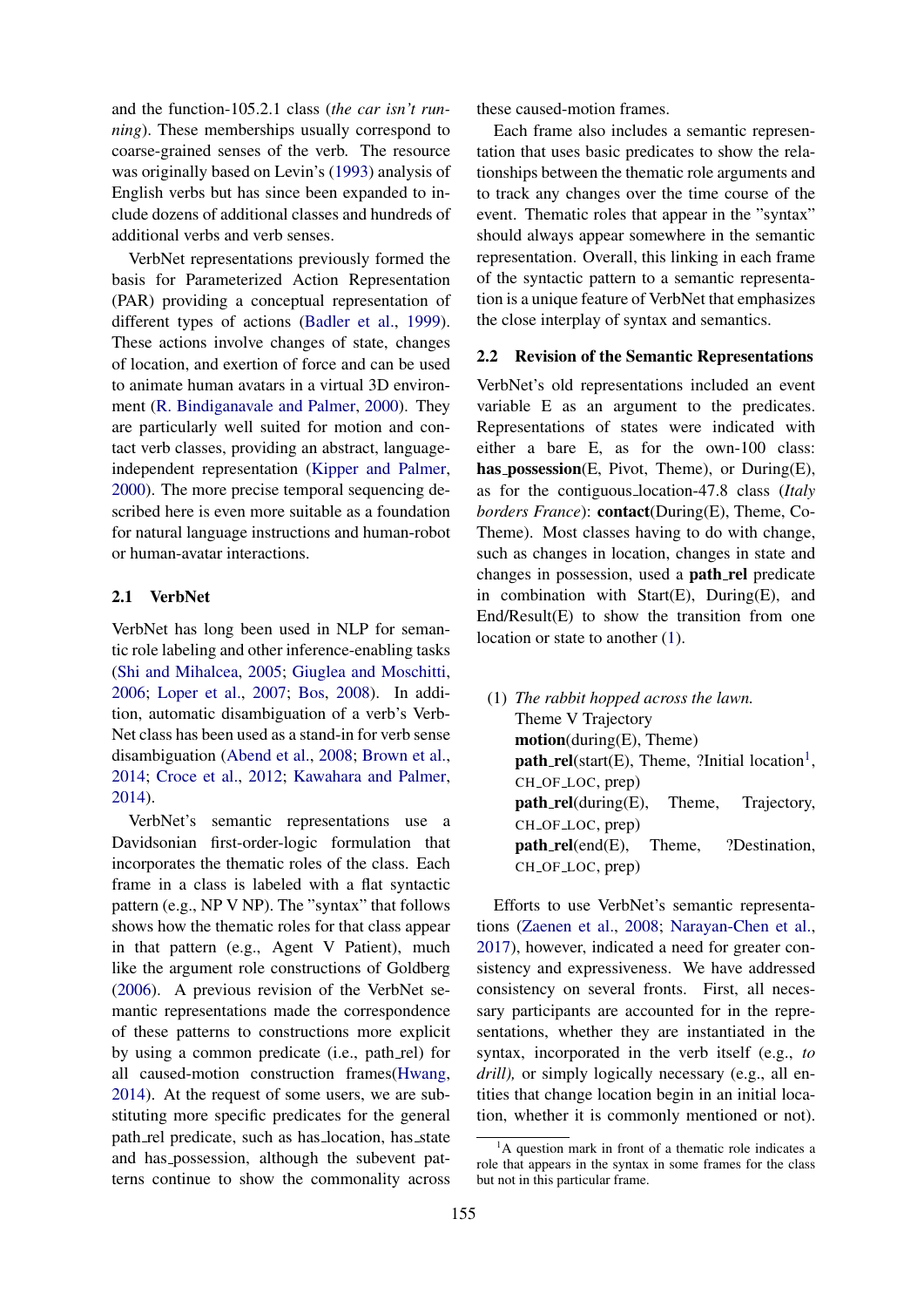Second, similar event types are represented with a similar format; for example, all states are represented with E, never with During(E). Finally, predicates are given formal definitions that apply across classes.

In order to clarify what is happening at each stage of an event, we turned to the Generative Lexicon [\(Pustejovsky,](#page-9-0) [1995\)](#page-9-0) for an explicit theory of subevent structure. Classic GL characterizes the different Aktionsarten in terms of structured subevents, with states represented with a simple e, processes as a sequence of states characterizing values of some attribute,  $e_1...e_n$ , and transitions describing the opposition inherent in achievements and accomplishments. In subsequent work within GL, event structure has been integrated with dynamic semantic models in order to more explicitly represent the attribute modified in the course of the event (the location of the moving entity, the extent of a created or destroyed entity, etc.) as a sequence of states related to time points or intervals. This Dynamic Event Model [\(Pustejovsky and Moszkowicz,](#page-9-6) [2011;](#page-9-6) [Pustejovsky,](#page-9-7) [2013\)](#page-9-7) explicitly labels the transitions that move an event from frame to frame.

Applying the Dynamic Event Model to Verb-Net semantic representations allowed us refine the event sequences by expanding the previous tripartite division of Start $(E)$ , During $(E)$ , and End $(E)$  to an indefinite number of subevents. These numbered subevents allow very precise tracking of participants across time and a nuanced representation of causation and action sequencing within a single event. In the general case,  $e_1$  occurs before  $e_2$ , which occurs before  $e_3$ , and so on. We've introduced predicates that indicate temporal and causal relations between the subevents, such as  $\textbf{cause}(e_i, \dots)$  $(e_j)$  and **co-temporal** $(e_i, e_j)$ .

We have made other refinements suggested by the GL Dynamic Event Model. For example, we greatly expanded the use of negated predicates to make explicit the opposition occurring in events involving change: e.g., *John died* is analyzed as the opposition  $\langle \textbf{alive}(e_1,\textbf{Pattern}), \neg \rangle$ **alive**( $e_2$ ,Patient)). Compare the new representation for changes of location in [\(2\)](#page-2-0) to [\(1\)](#page-1-0) above. In [\(2\)](#page-2-0), we use the opposition between has location and ¬has location to make clear that once the Theme is motion (in  $e_2$ ), it is no longer in the Initial location. In order to distinguish the event type associated with a semantic predicate, we introduced a new event variable,  $\ddot{e}$ , to distinguish a process from other types of subevents, such as states. For example, see the motion predicate in [\(2\)](#page-2-0).

<span id="page-2-0"></span>(2) *The rabbit hopped across the lawn.* Theme V Trajectory has  $location(e_1, Theme, ?Initial\_Location)$  $motion(\ddot{e}_2,$  Theme, Trajectory)  $\neg$ **has location**( $e_2$ , Theme, ?Initial location) has  $location(e_3, Theme, ?Destination)$ 

Although people infer that an entity is no longer at its initial location once motion has begun, computers need explicit mention of this fact to accurately track the location of an entity. Similarly, some states hold throughout an event, while others do not. Our new representations make these distinctions clear, where *pre-event*, *while-event*, and *post-event* conditions are distinguished formally in the representation.

Elsewhere [\(Brown et al.,](#page-8-14) [2018\)](#page-8-14), we discuss in more detail the Dynamic Event Model, show the effect of the new subevent structure on the interpretation of the role of the Agent, and give further examples of the new change of location and change of state representations.

# 3 Change of Possession

In this section, we closely examine the representations for events involving changes in possession. These representations illustrate the greater clarity and flexibility we have gained by adopting the conventions described in section 2. They also show some of the choices we have made to capture the underlying semantics while maintaining a connection to the varying surface forms. We discuss both one-way transfers (*give*) and two-way transfers (*sell*). We also address the different perspectives verbs can impose on a transfer event, such as the difference between *Mary gave John the book* and *John obtained the book from Mary*, in which the Agent of the event is the Source or the Recipient of the item, respectively. These variations have interesting analogs in the Transfer of Information classes (Fig. 1), which we discuss in Section 4.

The semantic representations for changes of possession in VerbNet assume a literal, nonmetaphoric use of the verbs in question. Metaphor may select only some of the source domain's participants or entailments. For example, *She stole*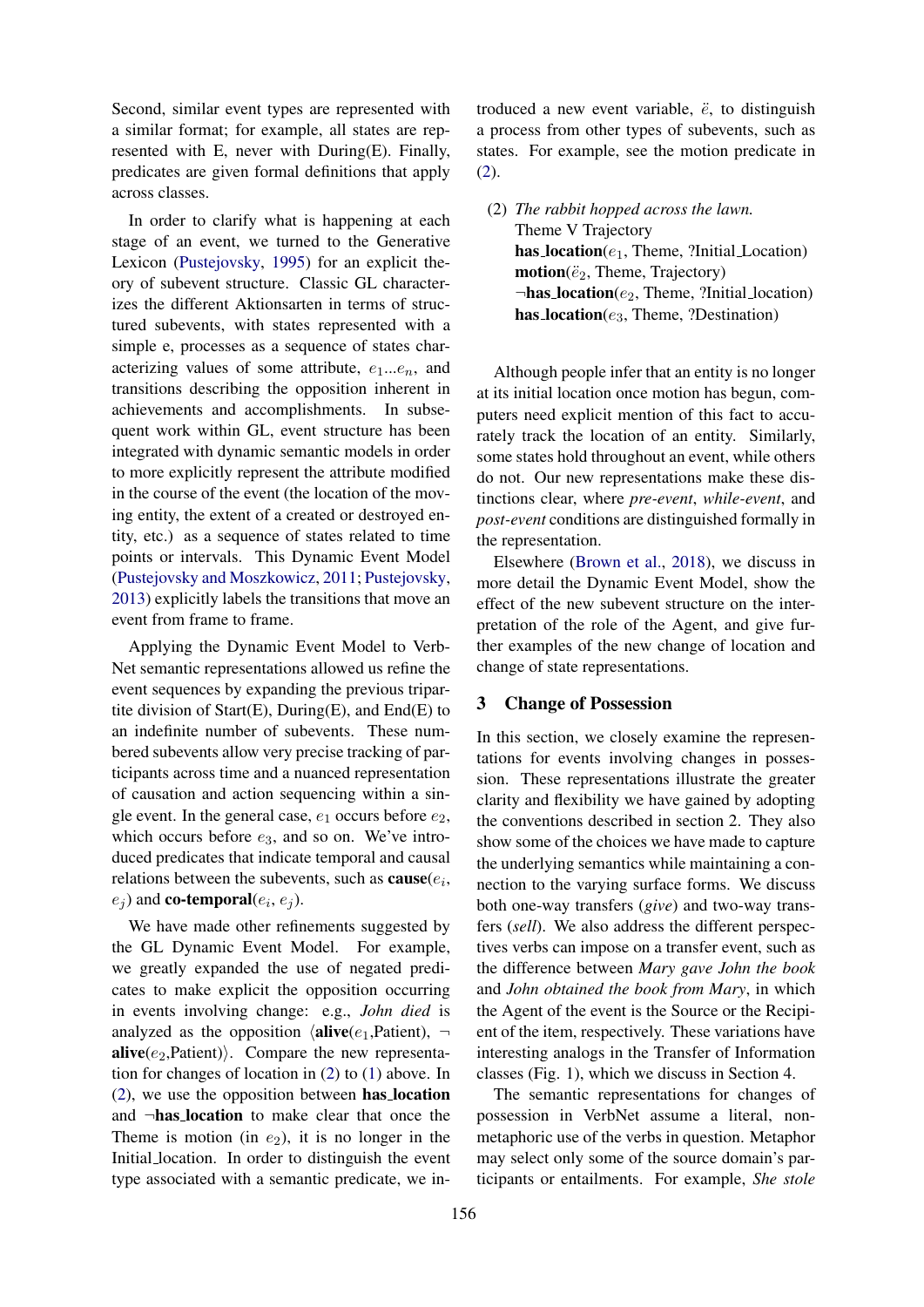

Figure 1: Primary distinctions made in the VerbNet representations for events involving transfer

*John's car* entails that John no longer has possession of his car, whereas *She stole John's heart* does not entail his loss of a vital organ. An analysis of VerbNet classes in terms of their application to figurative language [\(Brown and Palmer,](#page-8-15) [2012\)](#page-8-15) showed that some classes concern only metaphoric uses of their member verbs (e.g., calibratible cos-45.6.1), with semantic representations that directly represent the figurative meaning without reference to the source domain. Many classes, however, were shown to refer to literal uses of the verbs, although it was suggested that transformations or re-interpretations of the semantic representations could be possible.

# 3.1 Previous Representations

The previous model allowed only three temporal subevent periods: Start, During, and End. For both Change of Possession and Transfer of Information classes, each possession received one path rel for the Start period and one for the End period, allowing one clear owner per period. For Change of Possession, it was reasonable to assume that possession transferred fully during the event, and as such, information about who did not possess a thing at any point could have been inferred through a rule. This model was sufficient for Change of Possession classes in and of themselves, but failed to capture any contrast with Transfer of Information classes, for which this assumption does not hold.

The cause predicate included arguments for an Agent or Causer (no other thematic roles were allowed), and the overall event E. This was sufficient

for one-way transfers in which one party was responsible for initiating the entire change, but was insufficient when more than one transfer occurred. There was no way to show that one party could initiate one transfer while another party initiated another. Two-way transfer representations either attributed all causation to one party, or omitted the cause predicate entirely. The ability to omit the predicate led one to wonder why it was ever necessary to include it.

## 3.2 New Representations

Three predicates form the core of the change of possession representations:

- has  $possession(e, [slot-1], [slot-2])$
- transfer(e,  $[slot-1]$ ,  $[slot-2]$ ,  $[slot-3]$ )
- cause $(e_i, e_j)$

We define **has possession** broadly as involving ownership or control over a thing; e.g., *I have a pencil* can mean either you own a pencil or you (possibly temporarily) have use of a pencil. Within the predicate, slot-1 is reserved for the possessor and can take thematic roles Source, Recipient, Goal, Agent, and Co-Agent. Slot-2 is reserved for the possession, and can take roles Theme and Asset.

Transfer is now a causative predicate, describing an event in which possession of a thing transfers from one possessor to another. All three participants are given as arguments. Slot-1 is reserved for the possessor who initiates the transfer, and can take thematic roles Agent and Co-Agent. Slot-2 is reserved for the possession (Theme or Asset), and slot-3 is reserved for the other possessor (Source, Recipient/Goal, Agent, and Co-Agent).

The order of arguments within this predicate often aligns with the temporal order of possession, but this is incidental. Sometimes, an Agent who is initiating a **transfer** is the recipient of that transfer; in these cases, the Agent will still occupy slot-1, even though they end up with possession last. It is also possible for an Agent to occupy slot-3 if another party (Co-Agent) is initiating the transfer. The subevent numbering of the has possession predicates before and after the transfer provide a full description of the temporal order of possession.

The new basic representation is shown in [\(3\)](#page-3-0).

<span id="page-3-0"></span>(3) has possession $(e_1, \text{Source}, \text{Then})$  $\neg$ **has\_possession**( $e_1$ , Recipient, Theme)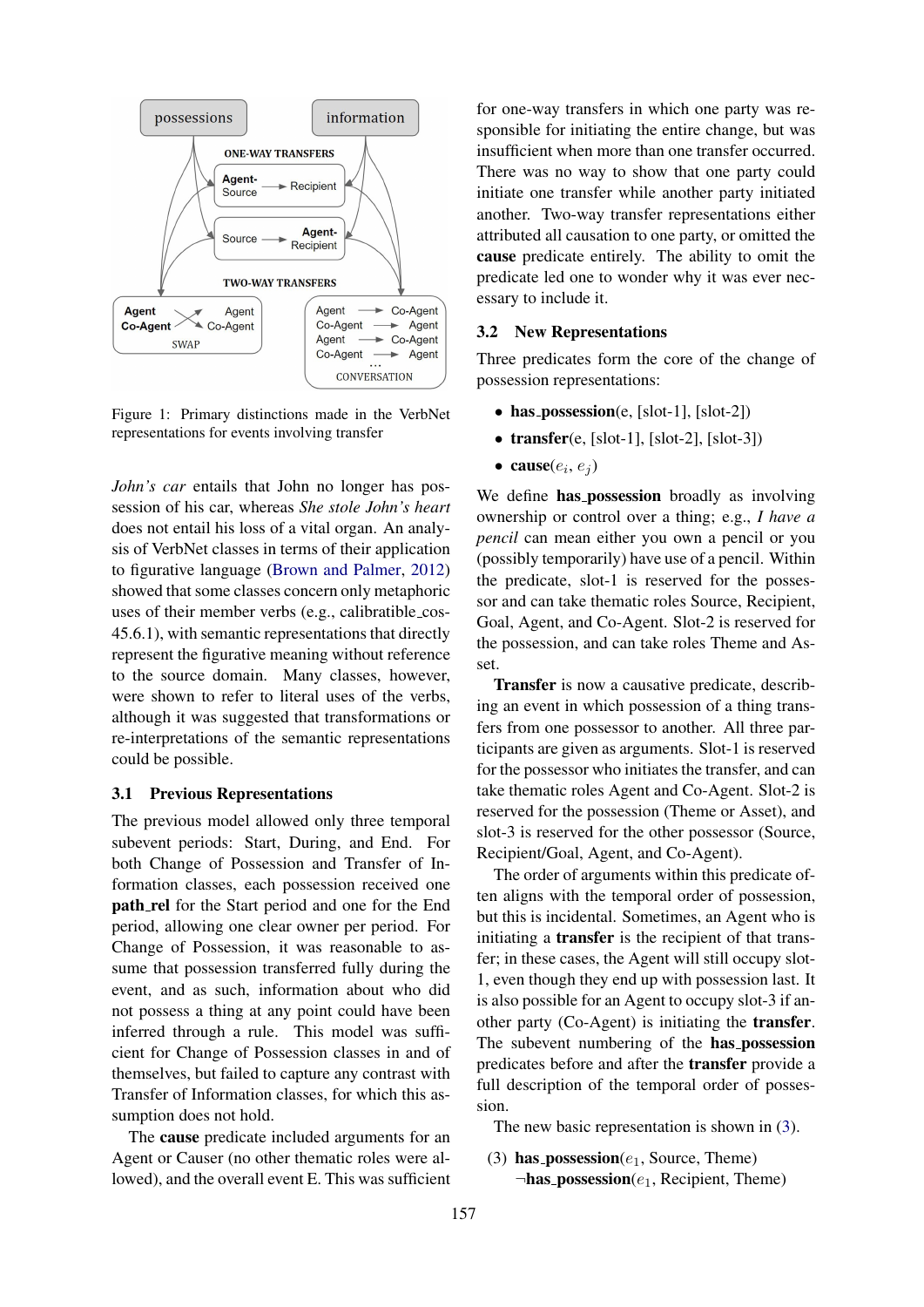transfer(e<sub>2</sub>, Source, Theme, Recipient) has possession $(e_3, Recipient, Theme)$  $\neg$ **has\_possession**( $e_3$ , Source, Theme) cause $(e_2, e_3)$ 

This representation contains an initial state subevent, a transfer subevent, and a resulting state subevent. Cause( $e_2$ ,  $e_3$ ) tells us that the **trans**fer triggers the resulting state. The opposing ¬has possession predicates show without a doubt that the Source stops having possession as soon as the transfer occurs, and the Recipient does not take possession until then. This allows for clear automatic tracking of an entity's ownership status and provides an important contrast with the new Transfer of Information representations. It will also allow coverage of cases of shared ownership of possessions, if VerbNet expands in that direction.

# 3.3 Change of Possession Variations

Agents as Sources or Recipients: Depending on the class, an Agent may function as Source or Recipient. In the old representations, some classes ended up including as core roles both an Agent and a Recipient, or an Agent and a Source, even if those roles always overlapped in the syntax. This was likely due to pressure to include in the class thematic roles that were projected by the main predicates, path\_rel, cause and transfer. In the new model, we let Agent stand in for whichever role it overlaps throughout the representation. This eliminates the need for the equals predicate, and has allowed us to eliminate syntactically redundant roles from the class role inventories.

Six classes demonstrate one-way transfers in which the entity who starts with possession initiates giving that possession away: cheat-10.6.1, contribute-13.2, equip-13.4.2, fulfilling-13.4.1, future having-13.3, and give-13.1-1. In example [\(4\)](#page-4-0) from fulfilling-13.4.1, Agent replaces Source throughout.

<span id="page-4-0"></span>(4) *Brown presented a plaque to Jones* Agent V Theme Recipient has possession $(e_1, \text{Agent}, \text{Then})$  $\neg$ **has possession**( $e_1$ , Recipient, Theme) transfer $(e_2, A$ gent, Theme, Recipient) has possession( $e_3$ , Recipient, Theme)  $\neg$ **has\_possession**(e<sub>3</sub>, Agent, Theme) cause( $e_2, e_3$ )

Five classes demonstrate one-way transfers in which an entity who does not have possession of a thing initiates taking that thing from the original possessor: berry-13.7, deprive-10.6.2, obtain-13.5.2, rob-10.6.4, and steal-10.5. The example from steal-10.5 in [\(5\)](#page-4-1) shows how Agent replaces Recipient.

<span id="page-4-1"></span>(5) *They stole the painting from the museum* Agent V Theme Source has possession $(e_1,$  Source, Theme)  $\neg$ **has\_possession**( $e_1$ , Agent, Theme)  $transfer(e_2, Agent, Theme, Source)$ has possession $(e_3, A$ gent, Theme)  $\neg$ **has\_possession**( $e_3$ , Source, Theme) cause( $e_2, e_3$ )

Four main classes and two additional subclasses belonging to classes listed above demonstrate two-way transfers: exchange-13.6.1, get-13.5.1, invest-13.5.4, and pay-68, as well as give-13.1- 1 and obtain-13.5.2-1. In the following example from exchange-13.6.1, note the new handling of subevents, cause, and the argument structure of transfer. In  $e_2$ , the Agent initiates the transfer of the Theme, and in  $e_3$ , the Co-Agent initiates the transfer of the Co-Theme. Subevent  $e_2$  causes the resulting possession states of the Theme, and  $e_3$ causes the resulting possession states of the Co-Theme.

<span id="page-4-2"></span>(6) *Gwen exchanged the dress for a shirt* Agent V Theme Co-Theme has possession $(e_1, \text{Agent}, \text{Then})$  $\neg$ **has\_possession**( $e_1$ , ?Co-Agent, Theme) has possession $(e_1, ?Co$ -Agent, Co-Theme)  $\neg$ **has\_possession**( $e_1$ , Agent, Co-Theme) transfer $(e_2, \text{Agent}, \text{Then}, ?\text{Co-Agent})$  $transfer(e_3, ?Co-Agent, Co-Thene, Agent)$ has  $possession(e_4, ?Co-Agent, Theme)$  $\neg$ **has possession**( $e_4$ , Agent, Theme) has possession $(e_5, \text{Agent}, \text{Co-Then})$  $\neg$ **has\_possession**( $e_5$ , ?Co-Agent, Co-Theme) cause $(e_2, e_4)$ cause( $e_3, e_5$ )

Substitute-13.6.2 used to be included in this group, but since it was specifically split off from exchange-13.6.1 to deal with a two-way exchange of location (i.e., two entities change places with each other), we are now treating it purely as a Change of Location class rather than Change of Possession. When compared with [\(6\)](#page-4-2), example [\(7\)](#page-5-0) from substitute-13.6.2 highlights the distinctions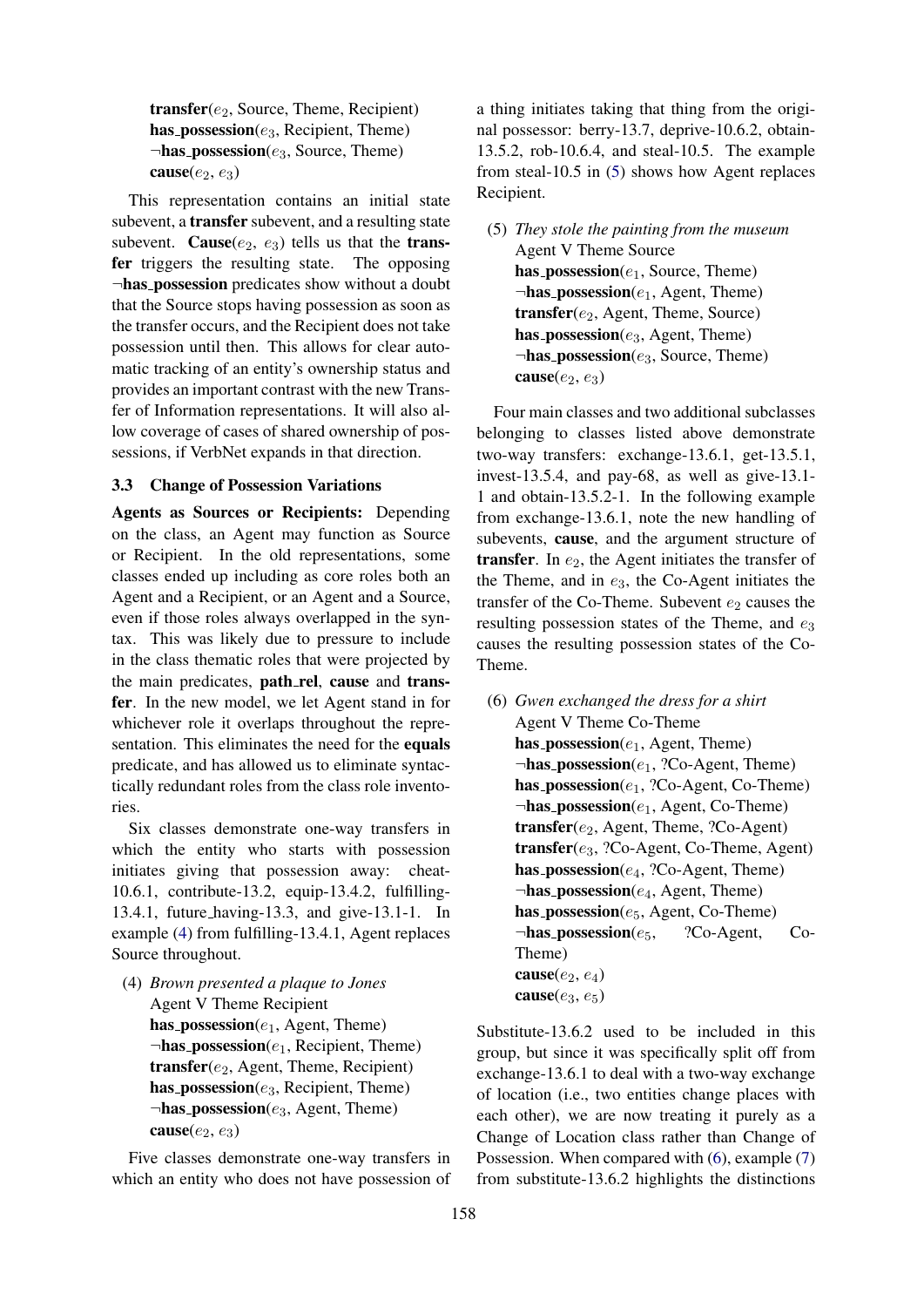we are able to achieve using the new Change of Location vs. Change of Possession treatments.

<span id="page-5-0"></span>(7) *One bell ringer swapped places with another* Theme V Location Co-Theme has  $location(e_1, Theme, Location_I)$ has  $location(e_2, Co-Thene, LocationJ)$  $motion(\ddot{e}_3,$  Theme, Trajectory)  $\neg$ **has location**( $e_3$ , Theme, Location I)  $motion(\ddot{e}_4, Co-Thene, Trajectory)$  $\neg$ **has location**( $e_4$ , Co-Theme, Location J) has  $location(e_5, Theme, Location_J)$ has  $location(e_6, Co-Thene, Location.I)$ cause( $\ddot{e}_3, e_5$ ) cause( $\ddot{e}_4, e_6$ )

Additional predicates: Several subgroups within Change of Possession use additional predicates to depict additional semantics. Future-having-13.3 and berry-13.7 both take an **irrealis** $(e)$  predicate to show that the transfer and resulting states are intended, but not guaranteed to have taken place yet. Irrealis's single argument is a subevent number, and one predicate is given per qualifying subevent. Another additional predicate is used in the get-13.5.1, give-13.1-1, obtain-13.5.2, and pay-68 classes. These all involve two-way transfers in which a Theme is exchanged for an Asset, where the Asset is the cost of the Theme, represented as cost(Theme, Asset). Finally, rob-10.6.4 and steal-10.5 both involve an Agent/Recipient who initiates taking a possession in an illegal manner. The representations include a manner(e, Illegal, Agent) predicate which, for this usage, takes Illegal as a constant.

# 4 Transfer of Information

#### 4.1 Previous Representations

In the old model, the only consistent difference between Transfer of Information and Change of Possession in terms of predicates and representation structure lay within path\_rel, which contained a constant called either TR OF INFO or CH OF POSS, respectively. Like Change of Possession, only one **path** rel was provided per temporal period, allowing only one clear possessor per period. Unfortunately, this failed to capture the important distinctions that knowledge is generally not lost when communicated, and one party's possession and communication of knowledge is no

guarantee that another party doesn't already possess it too.

## 4.2 New Representations

Two new predicates describe Transfer of Information:

- has information(e, [slot-1], [slot-2])
- transfer\_info(e, [slot-1], [slot-2], [slot-3])

These mirror the predicates used in Change of Possession in terms of their argument slots and functions, excepting that slot-2 may take Theme or Topic but not Asset. Topic is used most commonly for verbal information, while Theme is reserved for non-verbal information, which often reflects assent or emotional states.

The basic representation in [\(8\)](#page-5-1) differs from Change of Possession in terms of the boundaries on possession before and after the transfer info subevent. Here, by leaving the Recipient's possession status underspecified in e1, we make no claims about whether or not the Recipient already knew the information at the beginning of the event. By marking the Source's possession status with a big E, we assert that the Source maintains possession of the information throughout the event, even after the transfer info communication subevent.

<span id="page-5-1"></span>(8) has information(E, Source, Topic) transfer info( $e_1$ , Source, Topic, Recipient) has information $(e_2, Recipient, Topic)$ cause( $e_1, e_2$ )

## 4.3 Transfer of Information Variations

One-way transfers: Just as with Change of Possession, Transfer of Information classes may involve an Agentive Source or Agentive Recipient. The basic representations for these types alternate from the basic Transfer of Information representation in the same way demonstrated above, with Agent replacing either Source or Recipient throughout. The vast majority of Transfer of Information classes are of the Agentive Source type, including advise-37.9, complain-37.8, confess-37.10, crane-40.3.2, curtsey-40.3.3, initiate\_communication-37.4.2, inquire-37.1.2, instr\_communication-37.4.1, interrogate-37.1.3, lecture-37.11, manner speaking-37.3, nonverbal expression-40.2, overstate-37.12, promise-37.13, say-37.7, tell-37.2, transfer mesg-37.1.1, and wink-40.3.1. Just one class, learn-14, features an Agentive Recipient.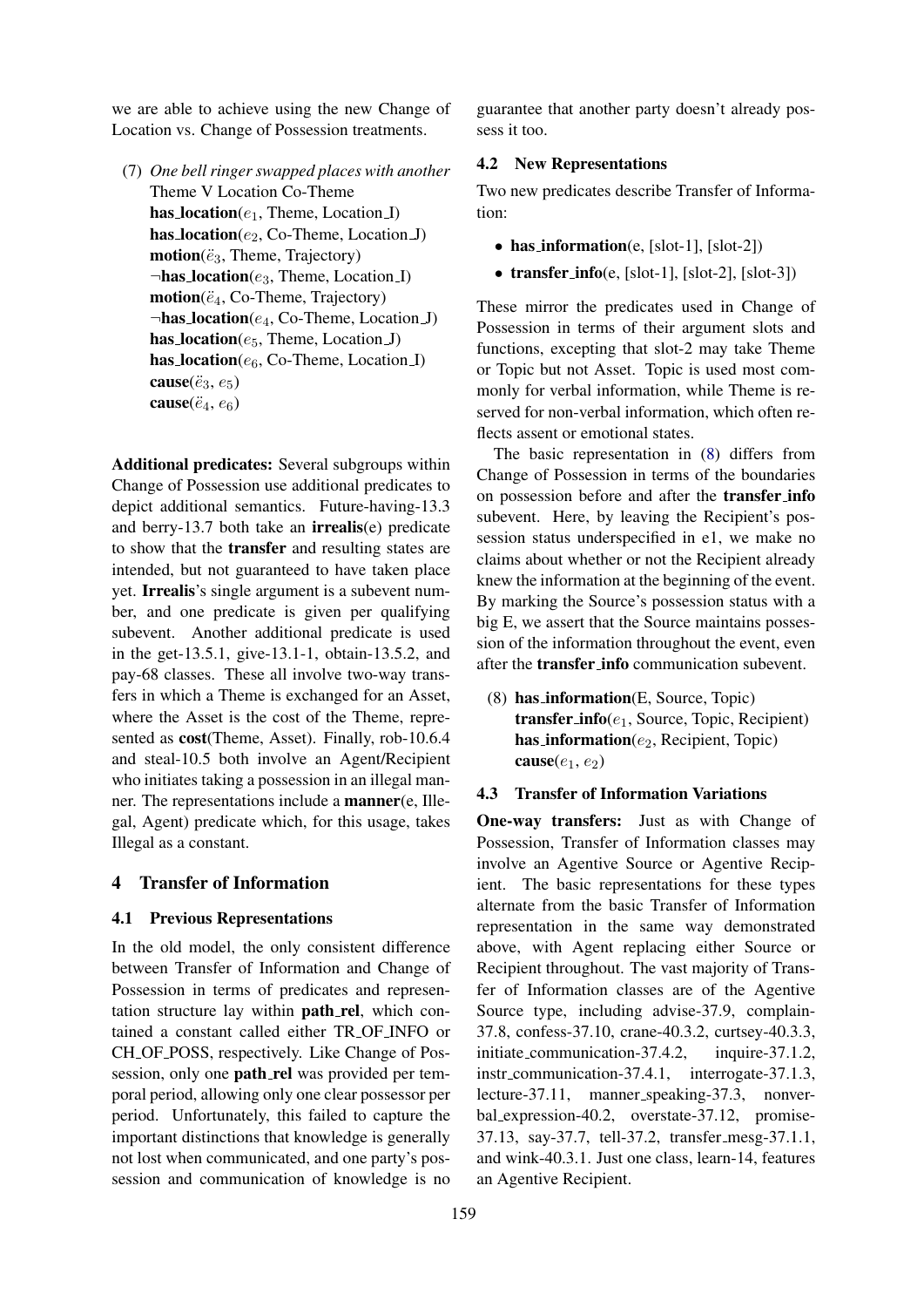Two-way transfers: The two-way Transfer of Information classes, chit chat-37.6 and talk-37.5, differ from the two-way Change of Possession classes in several ways. Most notably, they are not limited to a single transfer in each direction; instead, a sequence of transfers repeats back and forth between the two participants an unspecified number of times. The subevent ordering is changed so that the state resulting from one transfer info occurs before the next transfer info begins. The repeated turn-taking is expressed using the repeated sequence predicate, which may take as many subevent arguments as necessary to capture the full span of the repeated behavior. The example in [\(9\)](#page-6-0) is from chit\_chat-37.6.

<span id="page-6-0"></span>(9) *Susan chitchatted with Rachel about the problem* Agent V Co-Agent Topic has information(E, Agent, Topic I) has information(E, Co-Agent, Topic J) transfer\_info( $e_1$ , Agent, Topic I, Co-Agent) has information( $e_2$ , Co-Agent, Topic I) transfer info(e $e_3$ , Co-Agent, Topic J, Agent) has information( $e_4$ , Agent, Topic J) cause $(e_1, e_2)$ cause $(e_3, e_4)$ repeated sequence $(e_1, e_2, e_3, e_4)$ 

Additional predicates and selectional restrictions: Several subgroups within Transfer of Information capture further semantic details using either additional predicates or specialized selectional restrictions on class roles. Two classes feature verbs of asking: inquire-37.1.2 and interrogate-37.1.3. These classes take a Topic role with a selectional restriction [+question], which helps clarify that the communication event taking place regards the question and never the response. Manner\_speaking-37.3 and nonverbal\_expression-40.2 both feature verbs that describe the manner of communication. The representations use another manner predicate, this time with a verbspecific role V\_Manner in place of a constant. Instr communication-37.4 features verbs that describe an instrument used to communicate (e.g., *phone*), and uses **utilize**(e, Agent, V\_Instrument) to convey this.

Two subgroups use Theme with selectional restriction [+nonverbal information]. The first group involves communication via some sort of

voluntary bodily motion named by the verb, including classes crane-40.3.2, curtsey-40.3.3, and wink-40.3.1. In addition to the basic transfer info predicates, these classes take a Patient role that is shown to be a body part of the Agent with a **part**-of(Patient, Agent) predicate. During the course of the transfer info subevent, the Agent moves the Patient into a verb-specific position, represented using has position(e, Patient, V\_Position) and **body\_motion**( $\ddot{e}$ , Agent). These classes have a more nuanced take on the possession boundaries than the basic representation in [\(8\)](#page-5-1). In example [\(10\)](#page-6-1) from wink-40.3.1, the Theme is a nonverbal emotional state conveyed through a bodily motion. We can generally assume that the Recipient does not have prior access to this type of information, and we make this explicit in e1.

<span id="page-6-1"></span>(10) *Linda nodded her agreement*

Agent V Theme has information(E, Agent, Theme)  $\neg$ **has information**( $e_1$ , ?Recipient, Theme)  $\neg$ **has\_position**( $e_1$ , ?Patient, V\_Position) transfer info( $\ddot{e}_2$ , Agent, Theme, ?Recipient) **body\_motion**( $\ddot{e}_2$ , Agent) has position( $e_2$ , ?Patient, V Position) has information $(e_3, ?$ Recipient, Theme) part\_of(?Patient, Agent) cause( $\ddot{e}_2, e_3$ )

The second group involves potentially involuntary nonverbal expressions of an internal state, and includes classes animal sounds-38 and nonverbal expression-40.2 [\(11\)](#page-6-2). As part of this release, we have added a new Stimulus thematic role to these classes. The previous release included frames for constructions using a Recipient, like *Paul laughed at Mary* and *The dog barked at the cat,* but didn't cover possible constructions like *Paul laughed at Mary to his friends* or *The dog whimpered to its owner about the rabbit in the yard.* Adding Stimulus and its usual predicate in reaction  $\text{to}(e, \text{Stimulus})$  to these representations aligns them with the other Stimulus/Experiencer classes and expands the range of frames they cover. These classes reflect the same assumptions about boundaries on possession shown in  $(10)$ .

<span id="page-6-2"></span>(11) *The dog whimpered to its owner at the sight of the rabbit in the yard*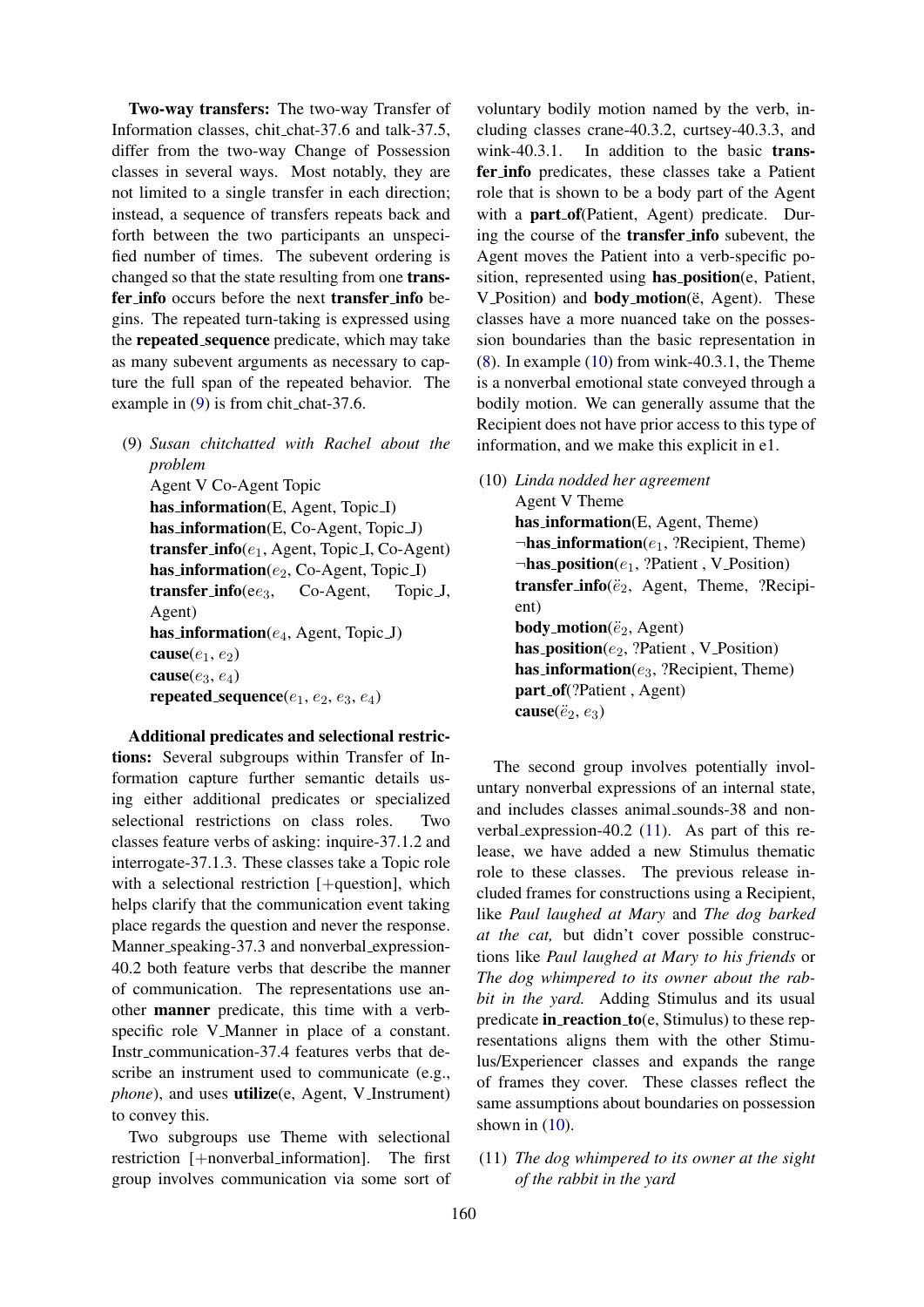Agent V Recipient Stimulus has information(E, Agent, ?Theme)  $\neg$ **has\_information**( $e_1$ , Recipient, ?Theme) transfer info( $e_2$ , Agent, ?Theme, Recipient)  $$ in\_reaction\_to( $e_2$ , Stimulus) has information $(e_3, Recipient, ?$ Theme) cause $(e_2, e_3)$ 

# 5 Automatic VerbNet Parsing

To facilitate immediate use of the new VerbNet semantic representations, we are releasing a semantic parser that predicts the updated semantic representations from events in natural language input sentences. For a given predicative verb in a sentence, we define VerbNet semantic parsing as the task of identifying the VN class, associated thematic roles, and corresponding semantic representations linked to a frame within the class.

We approach VerbNet semantic parsing in three distinct steps: 1. Sense disambiguation to identify the appropriate VN class, 2. PropBank semantic role labeling [\(Gildea and Jurafsky,](#page-8-16) [2002;](#page-8-16) [Palmer et al.,](#page-8-17) [2005\)](#page-8-17) to identify and classify arguments, and 3. Alignment of PropBank semantic roles with VN thematic roles within a frame belonging to the predicted VN class. After aligning arguments from the PropBank SRL system's output with the thematic roles in a particular VN frame, the frame's associated semantic predicates can be instantiated using the aligned arguments.

For sense disambiguation, we use a supervised verb sense classifier trained on updated VN class tags [\(Palmer et al.,](#page-9-8) [2017\)](#page-9-8). For semantic role labeling, we use a variation of the system described in [He et al.](#page-8-18) [\(2017\)](#page-8-18) and [Peters et al.](#page-9-9) [\(2018\)](#page-9-9) using solely ELMo embeddings (without any pre-trained or fine-tuned word-specific vectors) trained on a combination of three PropBank annotated corpora described in [\(O'Gorman et al.,](#page-8-19) [2019\)](#page-8-19): OntoNotes [\(Hovy et al.,](#page-8-20) [2006\)](#page-8-20), the English Web TreeBank [\(Bies et al.,](#page-8-21) [2012\)](#page-8-21), and the BOLT corpus [\(Garland et al.,](#page-8-22) [2012\)](#page-8-22). For alignment, we begin by applying updated SemLink mappings [\(Palmer,](#page-8-23) [2009\)](#page-8-23) to map PropBank roles to linked VN thematic roles for the identified VN class. Remaining arguments are then mapped using heuristics based on the syntactic and selectional restrictions defined in the VN class. To select among multiple valid frames, we select the frame with highest total number of roles among the VN frames with the fewest unmapped roles.

This approach to VN parsing using multiple independent systems represents a simple baseline approach. We leave a more sophisticated, unified approach to VN semantic parsing to future work.

## 6 Conclusion

The fine-grained semantic representations presented here improve the consistency and precision of VerbNet's verb semantics, offering a more useful modeling for the subevent structure of particular event types. This should improve VerbNet's utility for human-robot and human-avatar interaction, and lend enhanced richness to applications aimed at temporal event sequencing.

All of the resources described in this paper are freely available. An online, browsable version of all the semantic representations is available through the Unified Verb Index at https://uvi.colorado.edu/uvi\_search. A downloadable version can be accessed at https://uvi.colorado.edu/nlp\_applications. A demo of the VerbNet Parser is at http://verbnetsemantic-parser.appspot.com/.

#### Acknowledgments

We gratefully acknowledge the support of DTRAl -16-1-0002/Project 1553695, eTASC - Empirical Evidence for a Theoretical Approach to Semantic Components and DARPA 15-18-CwC-FP-032 Communicating with Computers, C3 Cognitively Coherent Human-Computer Communication (sub from UIUC) and Elementary Composable Ideas (ECI) Repository (sub from SIFT). Any opinions, findings, and conclusions or recommendations expressed in this material are those of the authors and do not necessarily reflect the views of DTRA or the U.S. government.

In addition, we thank our anonymous reviewers for their constructive feedback.

# **References**

<span id="page-7-0"></span>Omri Abend, Roi Reichart, and Ari Rappoport. 2008. A supervised algorithm for verb disambiguation into verbnet classes. In *Proceedings of the 22nd International Conference on Computational Linguistics-Volume 1*, pages 9–16. Association for Computational Linguistics.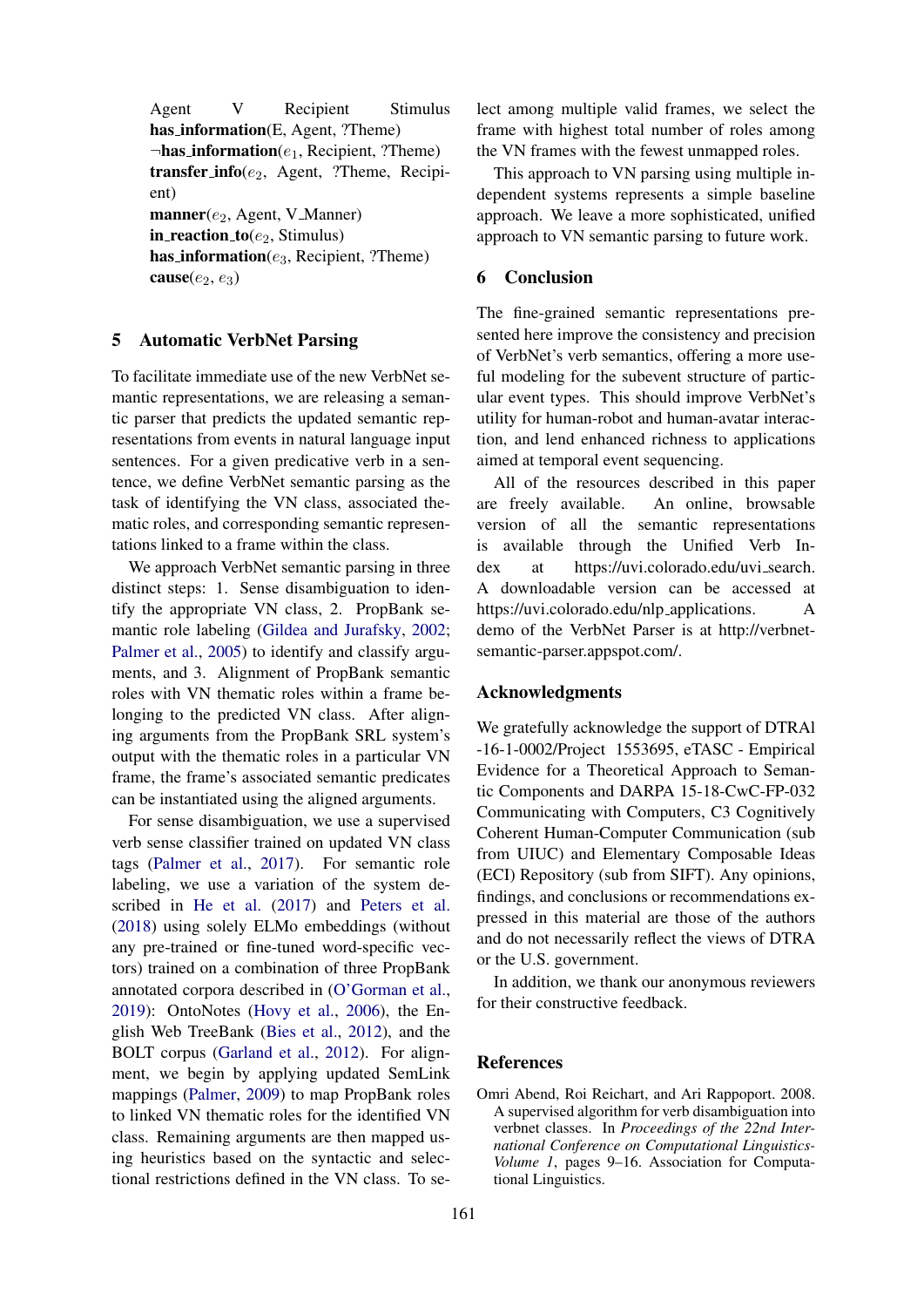- <span id="page-8-3"></span>Norm Badler, Martha Palmer, and Rama Bindiganavle. 1999. Animation control for real-time virtual humans. *Communications of the ACM*, 42(7):65–73.
- <span id="page-8-21"></span>Ann Bies, Justin Mott, Colin Warner, and Seth Kulick. 2012. English web treebank. *Linguistic Data Consortium, Philadelphia, PA*.
- <span id="page-8-1"></span>Claire Bonial, Susan Windisch Brown, William Corvey, Martha Palmer, Volha Petukhova, and Harry Bunt. 2011. An exploratory comparison of thematic roles in verbnet and lirics. In *Workshop on Interoperable Semantic Annotation*, page 39.
- <span id="page-8-7"></span>Johan Bos. 2008. Wide-coverage semantic analysis with boxer. In *Proceedings of the 2008 Conference on Semantics in Text Processing*, pages 277–286. Association for Computational Linguistics.
- <span id="page-8-8"></span>Susan Windisch Brown, Dmitriy Dligach, and Martha Palmer. 2014. Verbnet class assignment as a wsd task. In *Computing Meaning*, pages 203–216. Springer.
- <span id="page-8-15"></span>Susan Windisch Brown and Martha Palmer. 2012. Semantic annotation of metaphorical verbs with verbnet: A case study of climband poison. In *Workshop on interoperable semantic annotation*, page 72.
- <span id="page-8-14"></span>Susan Windisch Brown, James Pustejovsky, Annie Zaenen, and Martha Palmer. 2018. Integrating generative lexicon event structures into verbnet. In *Proceedings of the Eleventh International Conference on Language Resources and Evaluation (LREC-2018)*.
- <span id="page-8-9"></span>Danilo Croce, Roberto Basili, Alessandro Moschitti, and Martha Palmer. 2012. Verb classification using distributional similarity in syntactic and semantic structures. In *Proceedings of the 50th Annual Meeting of the Association for Computational Linguistics: Long Papers-Volume 1*, pages 263–272. Association for Computational Linguistics.
- <span id="page-8-22"></span>Jennifer Garland, Stephanie Strassel, Safa Ismael, Zhiyi Song, and Haejoong Lee. 2012. Linguistic resources for genre-independent language technologies: user-generated content in bolt. In *Workshop Programme*, page 34.
- <span id="page-8-16"></span>Daniel Gildea and Daniel Jurafsky. 2002. Automatic labeling of semantic roles. *Computational Linguistics*, 28(3):245–288.
- <span id="page-8-5"></span>Ana-Maria Giuglea and Alessandro Moschitti. 2006. Semantic role labeling via framenet, verbnet and propbank. In *Proceedings of the 21st International Conference on Computational Linguistics and the 44th annual meeting of the Association for Computational Linguistics*, pages 929–936. Association for Computational Linguistics.
- <span id="page-8-11"></span>Adele E Goldberg. 2006. *Constructions at work: The nature of generalization in language*. Oxford University Press on Demand.
- <span id="page-8-18"></span>Luheng He, Kenton Lee, Mike Lewis, and Luke Zettlemoyer. 2017. [Deep Semantic Role Labeling: What](https://doi.org/10.18653/v1/P17-1044) [Works and What's Next.](https://doi.org/10.18653/v1/P17-1044) *Proceedings of the 55th Annual Meeting of the Association for Computational Linguistics (Volume 1: Long Papers)*.
- <span id="page-8-20"></span>Eduard Hovy, Mitchell Marcus, Martha Palmer, Lance Ramshaw, and Ralph Weischedel. 2006. [OntoNotes:](http://dl.acm.org/citation.cfm?id=1614064) [the 90% solution.](http://dl.acm.org/citation.cfm?id=1614064) In *Proceedings of the human language technology conference of the NAACL, Companion Volume: Short Papers*, pages 57–60. Association for Computational Linguistics.
- <span id="page-8-12"></span>Jena D Hwang. 2014. Identification and representation of caused motion constructions.
- <span id="page-8-10"></span>Daisuke Kawahara and Martha Palmer. 2014. Single classifier approach for verb sense disambiguation based on generalized features. In *LREC*, pages 4210–4213.
- <span id="page-8-0"></span>Karin Kipper, Anna Korhonen, Neville Ryant, and Martha Palmer. 2006. Extending verbnet with novel verb classes. In *Proceedings of LREC*, volume 2006, page 1. Citeseer.
- <span id="page-8-4"></span>Karin Kipper and Martha Palmer. 2000. Representation of actions as an interlingua. In *Proceedings of NAACL-ANLP Workshop on Applied Interlinguas: practical applications of interlingual approaches to NLP,*, pages 12–17. Association for Computational Linguistics.
- <span id="page-8-2"></span>Beth Levin. 1993. *English Verb Classes and Alternations: A Preliminary Investigation*. University of Chicago Press.
- <span id="page-8-6"></span>Edward Loper, Szu-Ting Yi, and Martha Palmer. 2007. Combining lexical resources: mapping between propbank and verbnet. In *Proceedings of the 7th International Workshop on Computational Linguistics, Tilburg, the Netherlands*.
- <span id="page-8-13"></span>Anjali Narayan-Chen, Colin Graber, Mayukh Das, Md Rakibul Islam, Soham Dan, Sriraam Natarajan, Janardhan Rao Doppa, Julia Hockenmaier, Martha Palmer, and Dan Roth. 2017. Towards problem solving agents that communicate and learn. In *Proceedings of the First Workshop on Language Grounding for Robotics*, pages 95–103.
- <span id="page-8-19"></span>Tim O'Gorman, Sameer Pradhan, James Gung, and Martha Palmer. 2019. The unified propbank landscape. *Ms*.
- <span id="page-8-23"></span>Martha Palmer. 2009. Semlink: Linking propbank, verbnet and framenet. In *Proceedings of the generative lexicon conference*, pages 9–15. Pisa Italy.
- <span id="page-8-17"></span>Martha Palmer, Daniel Gildea, and Paul Kingsbury. 2005. The proposition bank: An annotated corpus of semantic roles. *Computational linguistics*, 31(1):71–106.